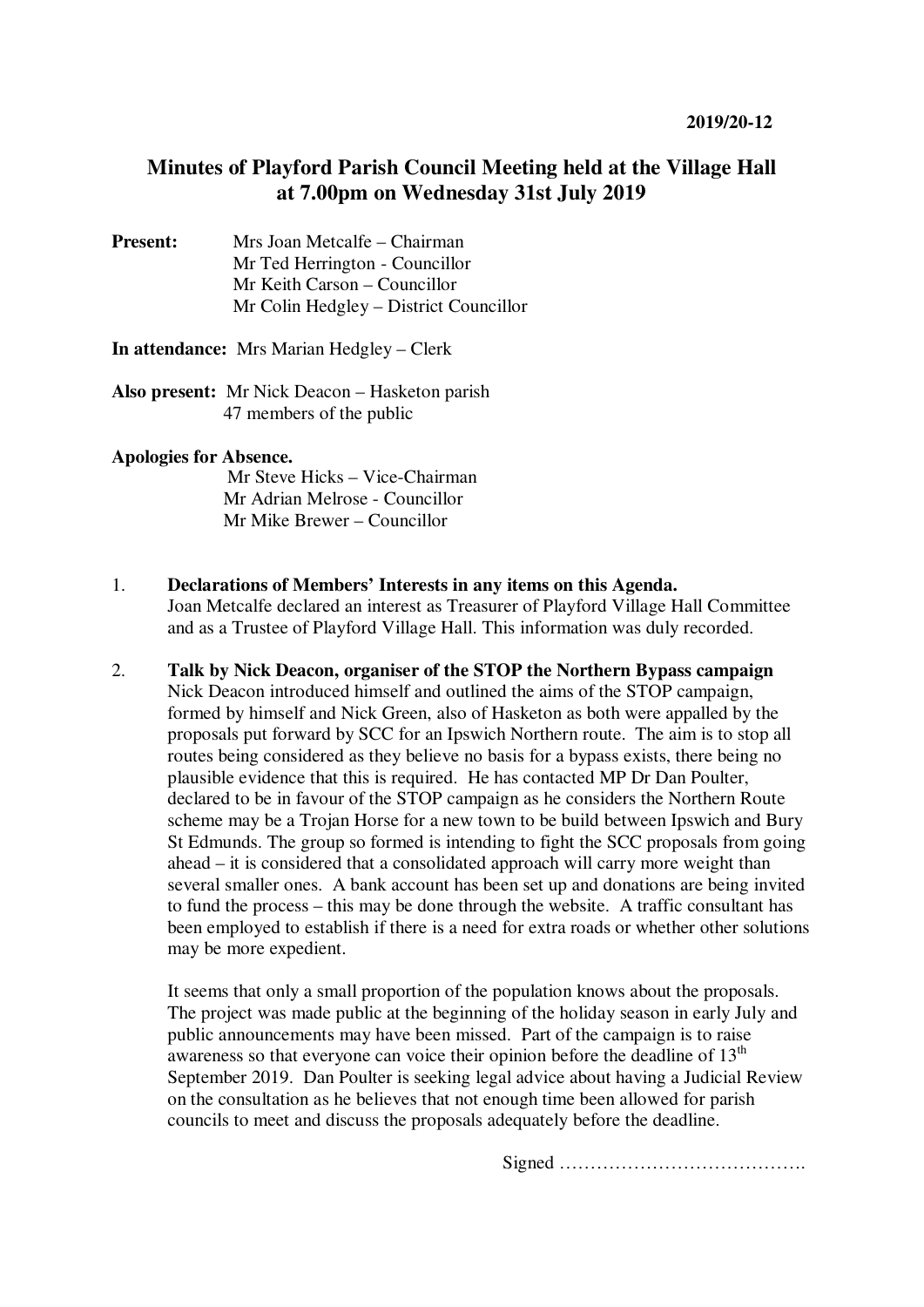At the eleven Ipswich Northern Route consultations held in the area, 70-80% of attendees signed the STOP petition. The official questionnaire produced by the INR consultation is complex and difficult to understand – no provision is made for anyone wanting to reject all of the routes. It is an online questionnaire for which help would be required for some people to complete, e.g. the elderly and those not having access to a computer. Volunteers needed for this task.

Thirty one alternative solutions other than building new roads have allegedly been investigated but no details have been disclosed. A protest march may be organised to raise awareness – volunteers needed to help organise this.

Questions invited from the floor brought up the following:

- There was no overall advantage for people living to the north of Ipswich to have an Ipswich Northern bypass – these routes would blight people's houses and devalue them. The only likely winners would be house-builders.
- A bypass would not resolve the problem of transport to and from the port of Felixstowe – this is flawed thinking.
- High-sided vehicles using the Orwell Bridge can be managed differently so that bridge closures caused by high winds may be minimal.
- Much of the traffic congestion in Ipswich is caused by people travelling to and from work in the town itself and from school runs etc. A bypass would not solve this.
- Suggested access routes to and from the proposed new roads is appallinglythought-out in places, using narrow roads without pavements (e.g. as in Lt Bealings) which schoolchildren must use to access their primary school). This idea must have been conceived in an office and it would appear no-one has actually been to view the sites and to witness the lay of the land firsthand.
- Similar proposals were put forward 25 years ago and were quashed through too much local objection, mainly because of suggested routes travelling through green countryside. These proposals were rejected by the planning inspectorate, and following an appeal were rejected a second time.
- In 10 years' time, there will be more electric vehicles and probably also autonomous cars using the roads – the needs and usage of roads may change drastically. It may not be cost effective to build new roads to cater for present needs, possibly only relevant for 10 years – has this been taken into account?
- If you build more roads, you will attract more traffic onto them this has been proven.
- What are the rights of residents in regard to losing/devaluing their property? This needs clarifying.
- It makes a mockery of SCC's quest to be a Green County.
- More use should be made of brownfield sites in Ipswich for extra housing and empty shops in town centre could be made into accommodation. Key infrastructure should be re-thought.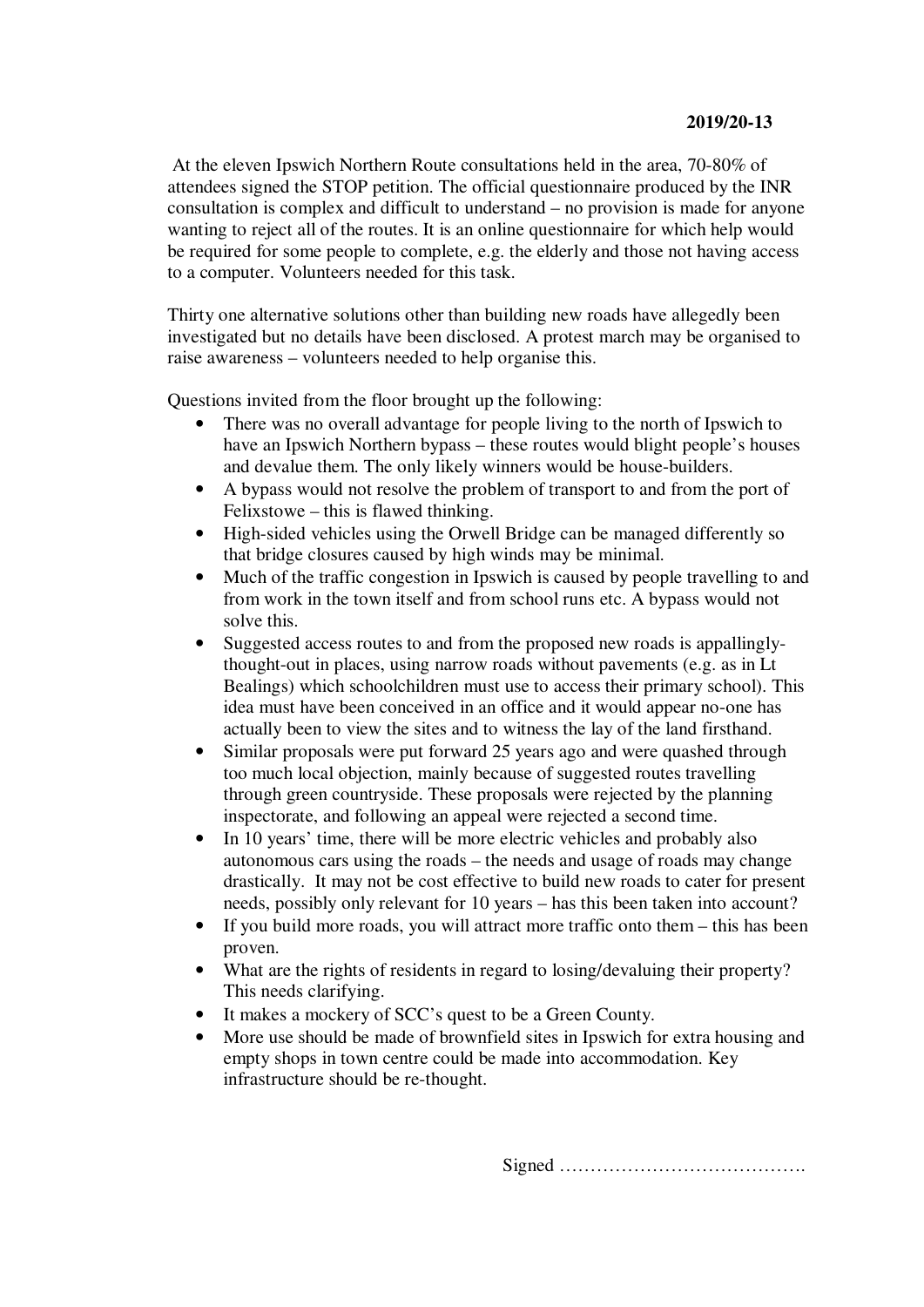Joan Metcalfe proposed a motion against accepting the bypass proposals - by a show of hands, everyone present voted unanimously against the proposals for an Ipswich Northern route. She suggested Playford PC could possibly contribute £200-£300 from reserve funds to the STOP the Bypass cause but that SALC would need to be consulted before going ahead with this. Everyone present voted in favour of this motion.

It was then suggested that everyone (who wasn't already signed up) signs up to the local Googlemail news circulation so that they could keep in touch with the latest happenings.

Anyone who has concerns about the bypass proposals should write to Cllr Matthew Hicks, leader of SCC: matthew.hicks@suffolk.gov.uk

The official INR questionnaire may be accessed at https://www.smartsurvey.co.uk/s/INRConsultation/

Help completing this may be found at: https://stopipswichnorthernbypass.co.uk/wpcontent/uploads/2019/07/Consultation\_Guidance\_July19.pdf

# 3. **To agree the parish council's response to SCC's proposals for an Ipswich Northern Route**

It was resolved that the Clerk will convey the above to Cllr Matthew Hicks, leader of Suffolk County Council by letter on behalf of the parish council.

## 4. **Emergency Item: Planning Application: ref: DC/19/2666/FUL**

Address: Kesgrave Quarry, Sinks Pit, Kesgrave IP5 2PE Construction of 2 no. new buildings and use of land for vehicle and plant hire operator(s) comprising offices, workshops, associated parking, drainage infrastructure etc to allow for hire, storage, sale, maintenance and servicing of vehicles, plant, machinery and equipment.

This complex application was discussed by parish councillors – the address of the site is in Little Bealings and Playford PC has been asked to comment as a neighbouring parish. Little Bealings PC has already investigated this in great depth and it was resolved to give them support by upholding their response to the application and to endorse their conditions of approval, as below:

*It was resolved by LBPC that there was no objection to the application subject to:* 

- *the building of the acoustic barrier on the northern boundary of the site before any other development was commenced*
- *noise levels at the site being limited by the standard set by BS4142 (2014)*
- *the use of reversing bleepers, including by visiting vehicles, not being permitted*